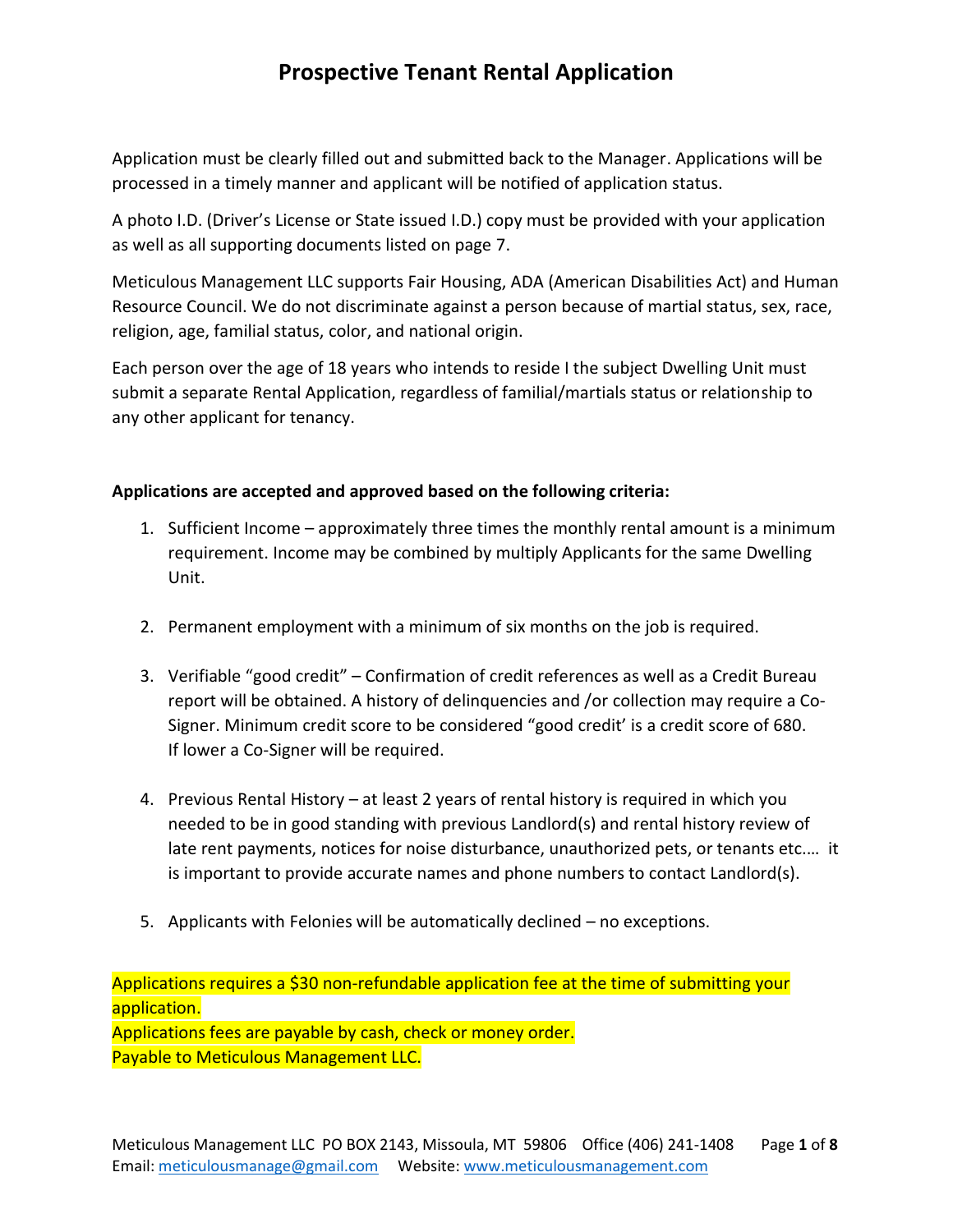Applications become the property of Manager. Should the applicant decide not to rent the rental unit once the application is approved, the applications will remain the property of the Manager.

Rental properties are leased based on application approval status, so it is important to accurately complete your applications. Manager cannot guarantee a rental unit you have applied for or were shown while your application is being process will available when your application screening is completed. A security Deposit will not be accepted until the application is approved. When multiply applicants are applying for the same property, all applications must first be approved. If you are undecided or if the property you were interested in has been rented, please be advised that your approved application is good for six months and may be used to rent any our vacant properties.

#### *Incomplete or falsified applications will be denied.*

**Renters Insurance:** Management required all of our Tenants obtain Renter's Insurance. You will be required to provide proof of Renter's Insurance at the time that you sign your Residential Lease Rental Agreement. Minimum liability coverage required will be \$100,000 and Meticulous Management must be listed as an additional insured on your policy. The policy must be maintained for the entire tenancy.

**Note:** Occupancy Standard is no more than two people per bedroom. Manager does not allow waterbeds or aquariums at any property.

First month's rent and full security deposit must be paid in guaranteed funds – cash, cashier's check, or money order.

Security deposit must be paid when application is approved, and you accept Managers offer of occupancy. Security deposits are subject to the provisions of the Montana Code Annotated 70- 25-101, et. Seq. In the event that, after placing your security deposit, you choose not to move into the dwelling and complete the lease term, we will deduct charges representing the actual cost involved in re-renting the dwelling from the security deposit.

Manage is available to answer any questions regarding the application process, Residential Lease Rental Agreement, or other pertinent information regarding the rental application approval process. Manager wants to make sure that you understand what you are reading and signing. If not, please ask!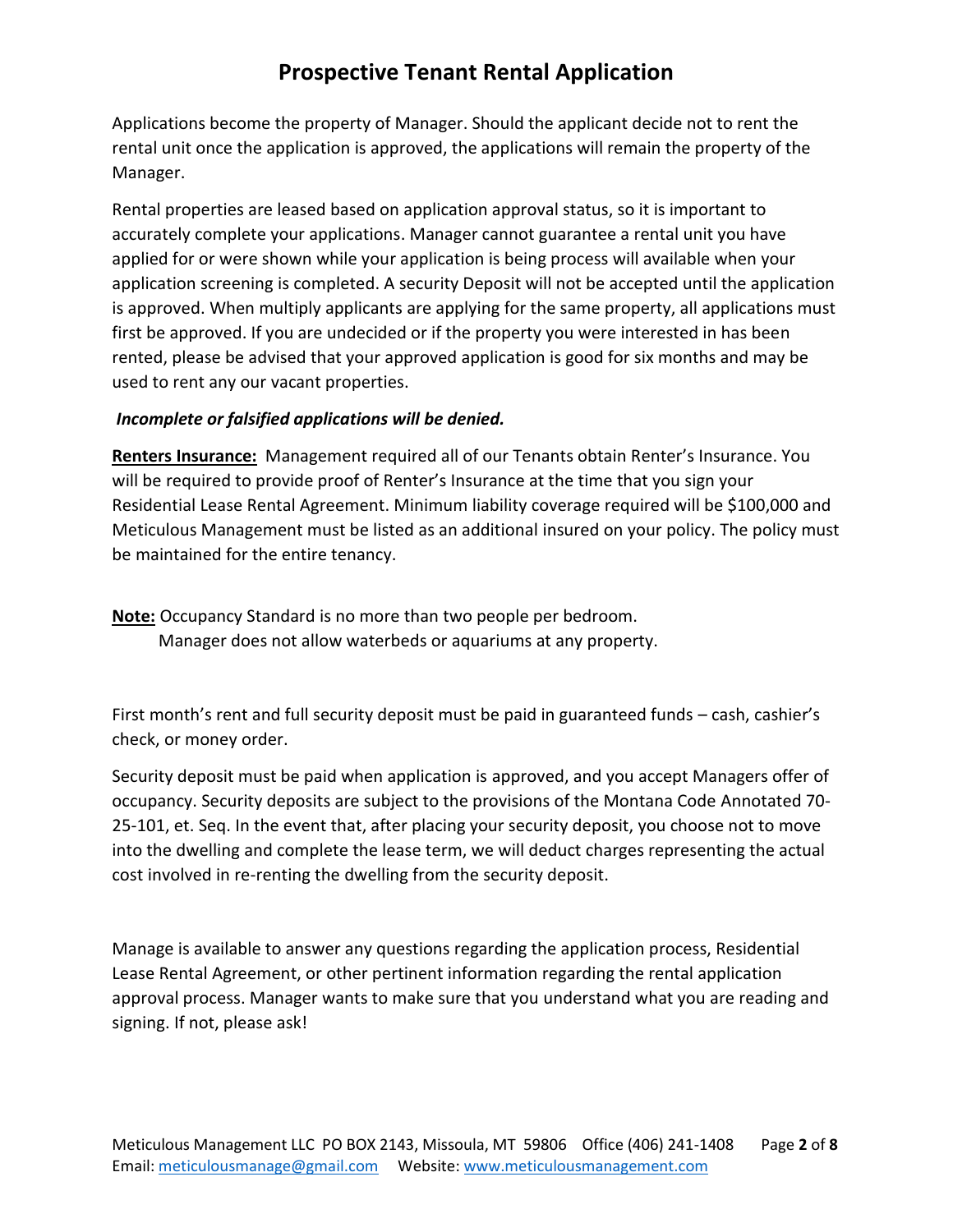| Do any of the people who will be residing in the dwelling unit smoke? YES |  |  |  |  |  | <b>NO</b> |
|---------------------------------------------------------------------------|--|--|--|--|--|-----------|
|---------------------------------------------------------------------------|--|--|--|--|--|-----------|

Do you have any special needs or requirements that we need to be aware of? **YES NO** If yes, please describe:  $\blacksquare$ 

Do you own any of the following items? Please check all items that you own and frequently use:

| Vacuum Cleaner | <b>Hose &amp; Sprinklers</b> |      | Lawn Mower | <b>Mop</b> |
|----------------|------------------------------|------|------------|------------|
| <b>Broom</b>   | <b>Snow Shovel</b>           | Rake | Other:     |            |

#### **Personal Information:**

| Applicant's Full Legal Name:        |  |
|-------------------------------------|--|
|                                     |  |
| Have you ever used another name(s)? |  |
|                                     |  |

| Date of Birth: | <b>Social Security Number:</b> |  |  |
|----------------|--------------------------------|--|--|
|                |                                |  |  |

| Valid Photo I.D. #/State |  |
|--------------------------|--|
|                          |  |

Current Phone Number (s): \_\_\_\_\_\_\_\_\_\_\_\_\_\_\_\_\_\_\_\_\_\_\_\_\_\_\_\_\_\_\_\_\_\_\_\_\_\_\_\_\_\_\_\_\_\_\_\_\_\_\_\_\_

Email Address: \_\_\_\_\_\_\_\_\_\_\_\_\_\_\_\_\_\_\_\_\_\_\_\_\_\_\_\_\_\_\_\_\_\_\_\_\_\_\_\_\_\_\_\_\_\_\_\_\_\_ \*Cannot be an employment email address, University or School Email address\*

#### **List any other persons who will reside with you; include age and relationship to you:**

\_\_\_\_\_\_\_\_\_\_\_\_\_\_\_\_\_\_\_\_\_\_\_\_\_\_\_\_\_\_ \_\_\_\_\_\_\_\_\_\_\_\_\_\_\_\_\_\_\_\_\_\_\_\_\_\_\_\_\_\_

\_\_\_\_\_\_\_\_\_\_\_\_\_\_\_\_\_\_\_\_\_\_\_\_\_\_\_\_\_\_ \_\_\_\_\_\_\_\_\_\_\_\_\_\_\_\_\_\_\_\_\_\_\_\_\_\_\_\_\_\_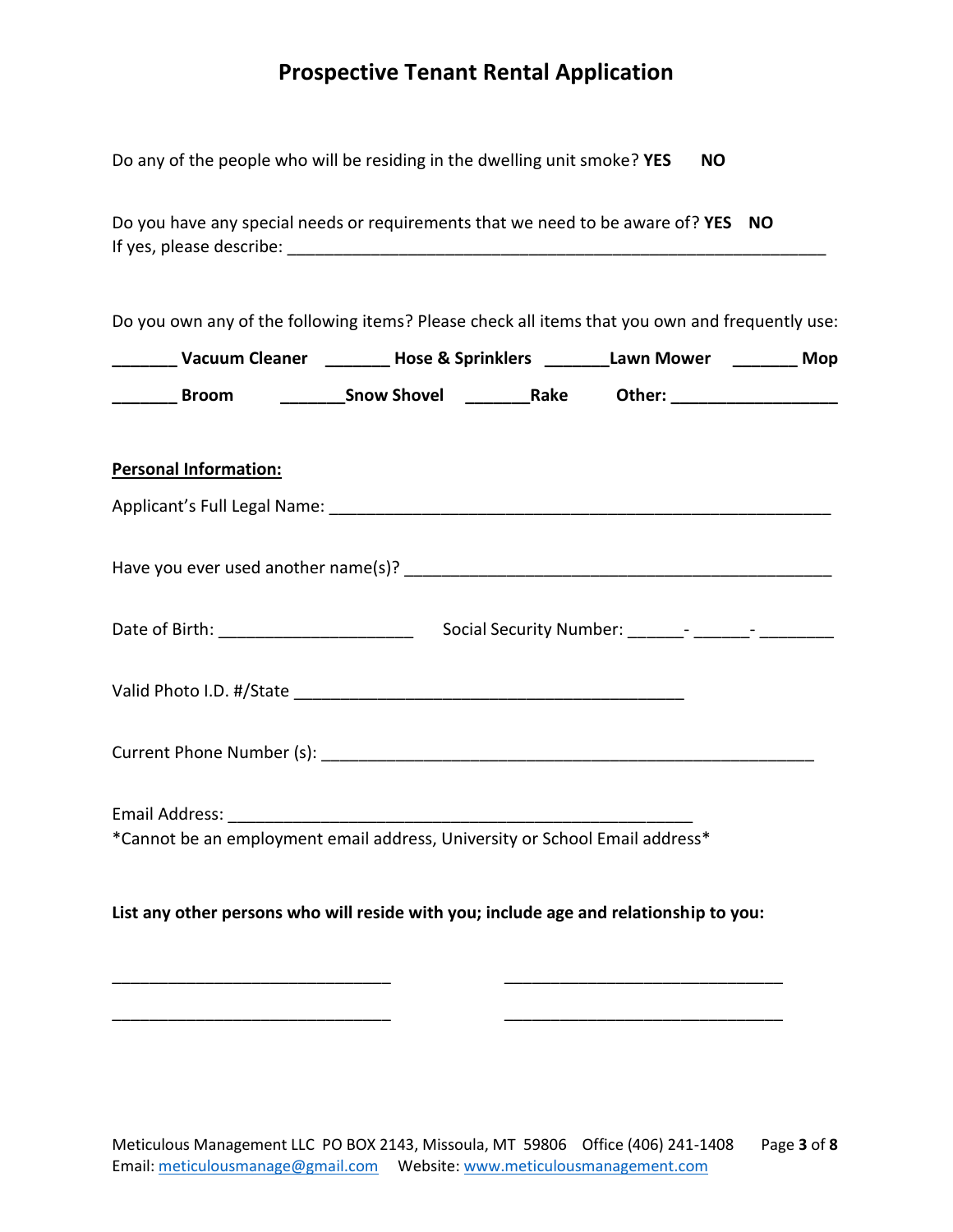#### **Pets: YES NO**

Properties that will allow a pet are subject to adjustment of the security deposit required. Some properties also may include a requirement of monthly pet rent that will be added to the monthly rental amount due. If you have a pet, you need to complete a Pet Profile Application.

If you have a Service Animal or approved Assistance Animal, please complete the Pet Profile even though your animal is not considered a "pet," this way we have the animal's information on file.

\*\*Supporting documentation will be required for Assistance Animals to be submitted with the application- Request for Reasonable Accommodation Form\*\*

#### **Criminal History:**

- 1. Have you or any other intended occupant including minors, ever been charged (whether or not resulting in a conviction) or convicted or pleaded guilty or "no contest" to a Felony. **YES NO**
- 2. Have you or any other intended occupant, including minors, ever been convicted of, or pleaded guilty or "no contest" to a misdemeanor involving sexual misconduct or the manufacturing of drugs whether or not resulting in a conviction? **YES NO**
- 3. Are you or any other intended occupant, including minors, required to register as a violent or sex offender in any jurisdiction? **YES NO**

#### **Residence History – Current Residence:**

| Present Address: _______________________________City _______________State ________Zip________                                                                                                                            |  |  |  |  |  |
|--------------------------------------------------------------------------------------------------------------------------------------------------------------------------------------------------------------------------|--|--|--|--|--|
| Move in Date: ______________ Move Out Date: _____________ Expiration Date: _____________                                                                                                                                 |  |  |  |  |  |
| Monthly Rental/Mortgage Amount: \$<br>___________________________________ Included in rent? Power Heat Water                                                                                                             |  |  |  |  |  |
|                                                                                                                                                                                                                          |  |  |  |  |  |
| Telephone #: $($ $($ $)$ $)$ $($ $)$ $)$ $($ $)$ $($ $)$ $($ $)$ $($ $)$ $($ $)$ $($ $)$ $($ $)$ $($ $)$ $($ $)$ $($ $)$ $($ $)$ $($ $)$ $($ $)$ $($ $)$ $($ $)$ $($ $)$ $($ $)$ $($ $)$ $($ $)$ $($ $)$ $($ $)$ $($ $)$ |  |  |  |  |  |
| Did you have a Pet (s)? _________ Reason for Leaving? ___________________________                                                                                                                                        |  |  |  |  |  |
| Did you give your Landlord 30 Day Notice? YES NO - When? _______________________                                                                                                                                         |  |  |  |  |  |
| Did you/Do you expect to get your full unit security deposit returned? YES NO                                                                                                                                            |  |  |  |  |  |
|                                                                                                                                                                                                                          |  |  |  |  |  |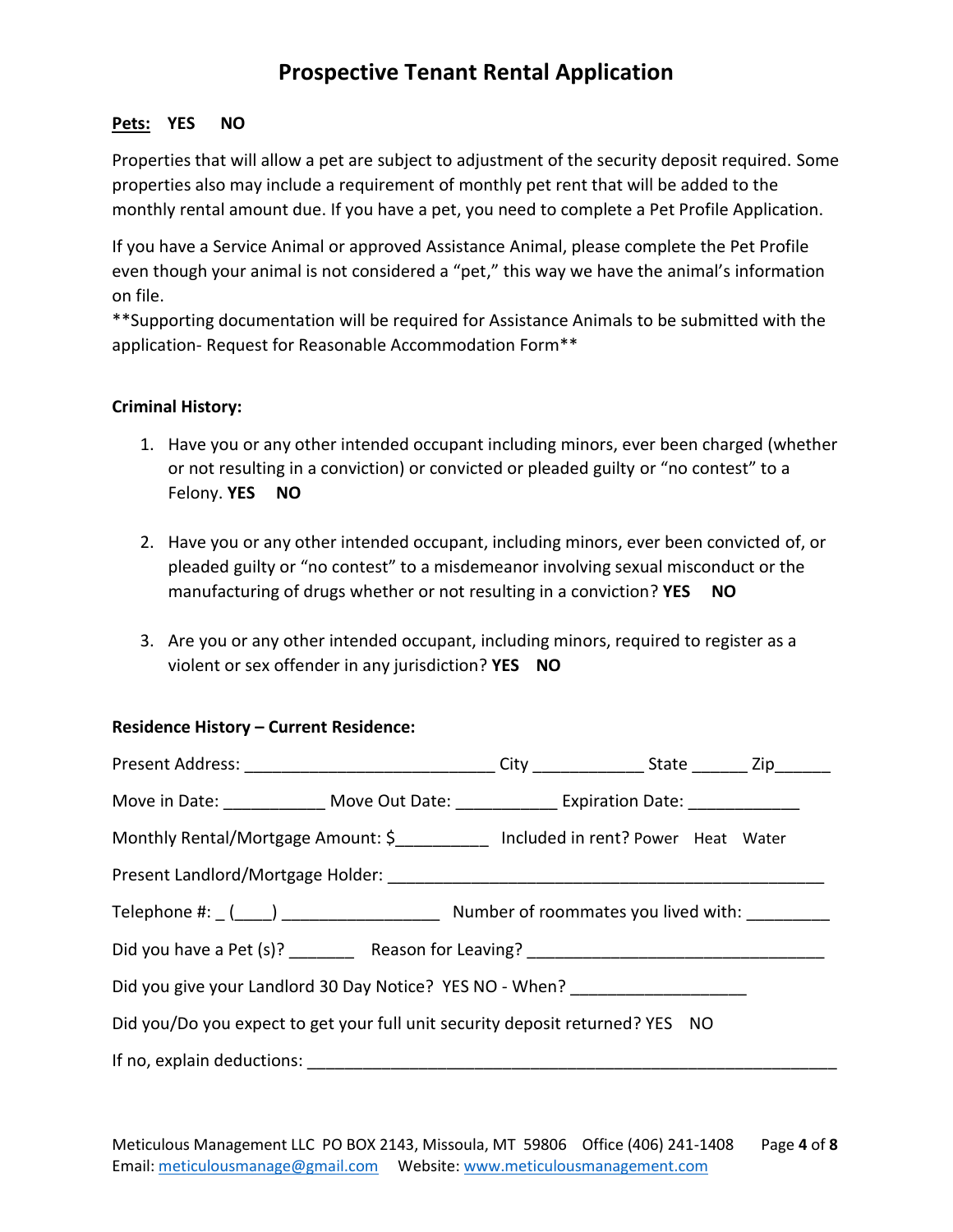| <b>Residence History - Previous Residence:</b>                                                        |  |  |
|-------------------------------------------------------------------------------------------------------|--|--|
|                                                                                                       |  |  |
| Move in Date: _______________ Move Out Date: _____________                                            |  |  |
| Monthly Rental/Mortgage Amount: \$____________ Included in rent? Power Heat Water                     |  |  |
|                                                                                                       |  |  |
|                                                                                                       |  |  |
|                                                                                                       |  |  |
| Did you give your Landlord 30 Day Notice? YES NO - When? _______________________                      |  |  |
| Did you get your full unit security deposit returned? YES NO                                          |  |  |
|                                                                                                       |  |  |
| <b>Employment Information:</b>                                                                        |  |  |
|                                                                                                       |  |  |
| Monthly "take home" Income (net pay) \$ _________________Supervisor: ________________________________ |  |  |
| Is this job: Full-Time Part-Time Seasonal                                                             |  |  |
|                                                                                                       |  |  |
|                                                                                                       |  |  |
|                                                                                                       |  |  |
| Monthly "take home" Income (net pay) \$ _________________Supervisor: ________________________________ |  |  |
| Is this job: Full-Time Part-Time Seasonal                                                             |  |  |
|                                                                                                       |  |  |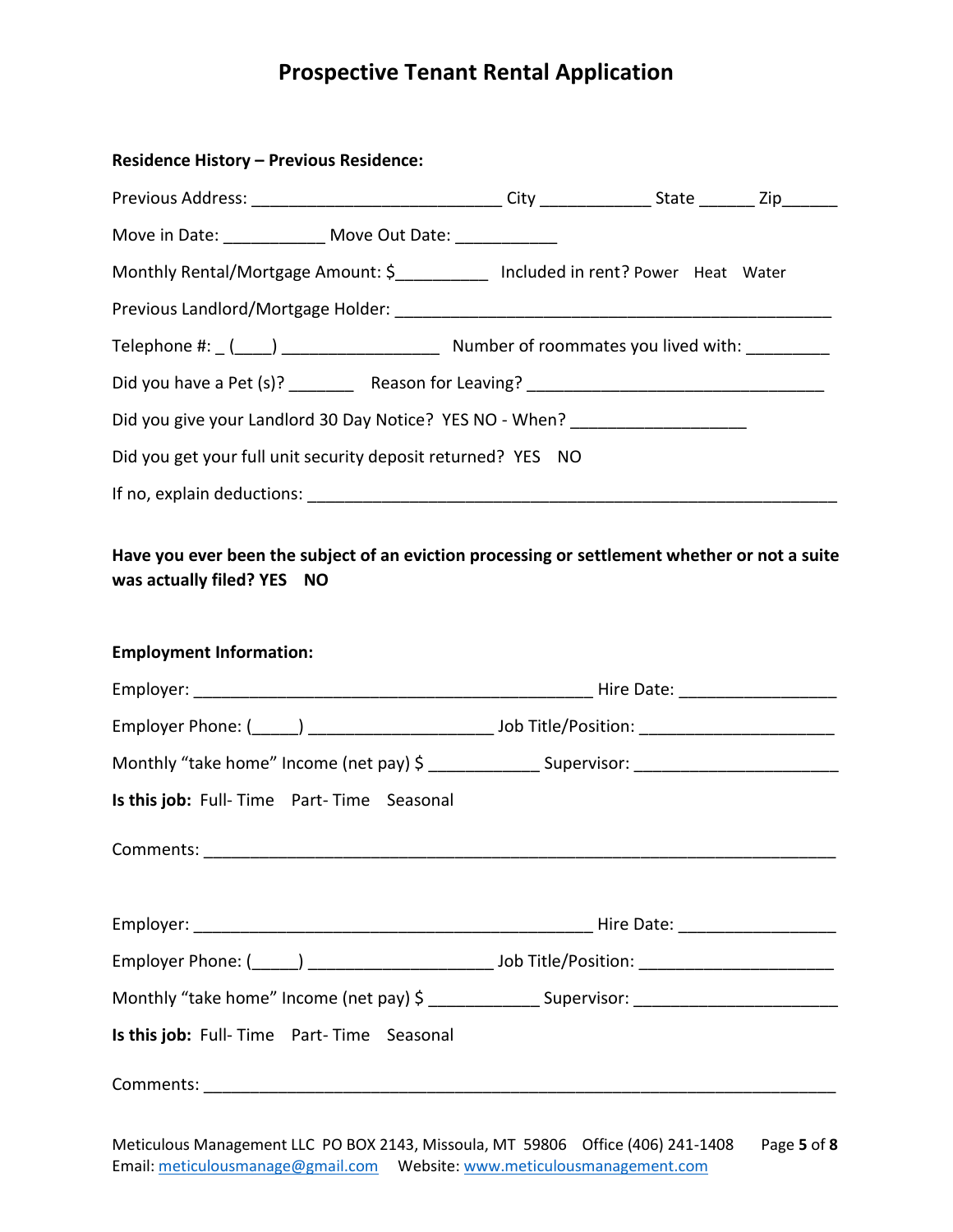#### **Bank Information & Credit Information:**

| Bank                      | Type of Accounts: Checking                  | Savings |
|---------------------------|---------------------------------------------|---------|
| Bankruptcy? YES NO, When? | Are there any judgments against you? YES NO |         |

**List all financial obligations (including student loans, credit cards, auto loans, home loans, child support, Insurance, family loans, etc.)**

|    | ' Monthly payment |
|----|-------------------|
| 2. | / Monthly payment |
| 3. | ' Monthly payment |
|    | ' Monthly payment |
| 5. | ' Monthly payment |
| 6  | / Monthly payment |
| 7. | Monthly payment   |
| 8. | Monthly payment   |

Additional Comments: \_\_\_\_\_\_\_\_\_\_\_\_\_\_\_\_\_\_\_\_\_\_\_\_\_\_\_\_\_\_\_\_\_\_\_\_\_\_\_\_\_\_\_\_\_\_\_\_\_\_\_\_\_\_\_\_\_\_\_

| <b>Automobile Information:</b>                                                                                 |  |  |
|----------------------------------------------------------------------------------------------------------------|--|--|
| Make: ___________________________ Model: ________________________Year: __________________Color: ______________ |  |  |
|                                                                                                                |  |  |
|                                                                                                                |  |  |
|                                                                                                                |  |  |
| Trailer:                                                                                                       |  |  |
| Make: __________________________ Model: _________________________Year: ___________________Color: _____________ |  |  |
|                                                                                                                |  |  |
| Boat:                                                                                                          |  |  |
|                                                                                                                |  |  |
|                                                                                                                |  |  |

#### **\*Note: A current copy of your vehicle registration for each vehicle located at residence will be requires if application is approved\*\***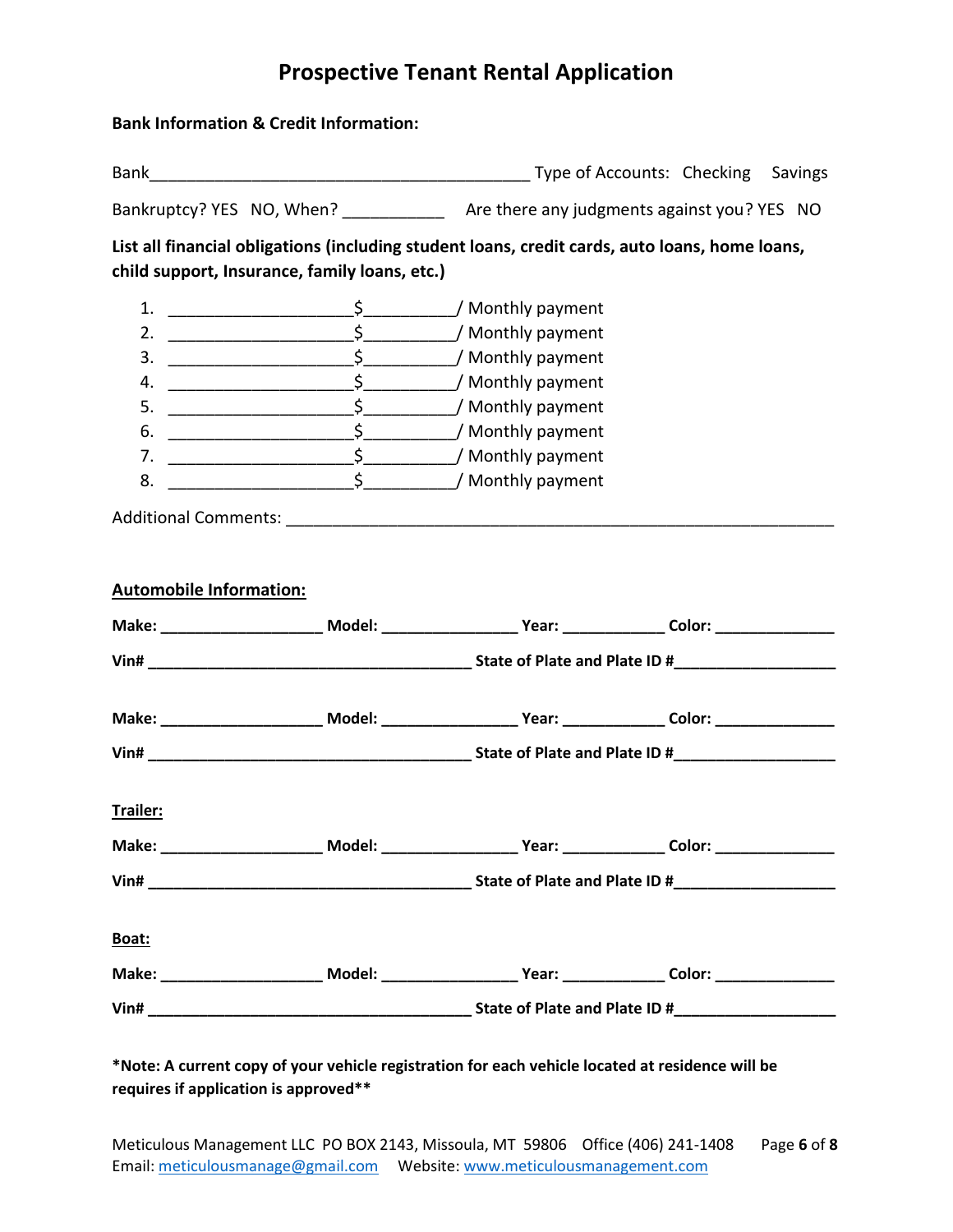#### **Applicant Emergency Contact:**

| Name:                   | Relation to Application: |
|-------------------------|--------------------------|
| <b>Mailing Address:</b> |                          |
| Contact Phone Number: ( |                          |

**I, Applicant further understand and agree that Management will reply upon this rental application as an inducement for entering into a rental agreement and I warrant that the facts, matters, and information contained in this application are true, complete, and correct to the best of my knowledge and belief. If any facts subsequently prove to be untrue or inaccurate in the sole discretion and determination of Management, the Manager may terminate my tenancy immediately and collect from me any damages, incurred including reasonable attorney fee's resulting there from. The rental application Third Party Guaranty are an integral part of the rental agreement with Manager, I understand that I am responsible for reporting any changes in the personal information contained herein, including but not limited to change of name, phone number(s), financial and employment information within 48 hours.**

| <b>Applicants Signature:</b> | Date. |
|------------------------------|-------|
|------------------------------|-------|

**Applicant Printed Name: \_\_\_\_\_\_\_\_\_\_\_\_\_\_\_\_\_\_\_\_\_\_\_\_\_\_\_\_\_\_\_\_\_\_\_\_\_\_**

*Thank you for the opportunity to assist you with your rental needs we value you as a customer and we look forward to working with you during this application process. Meticulous Management LLC*

**Application checklist - Please make sure to assist Management with processing you completed all the required information and documents.**

\_\_\_\_\_\_\_\_ Current Bank Statement/Income Verification Documents \_\_\_\_\_\_\_\_ Application Fee

\_\_\_\_\_\_\_\_ Copy of Photo I.D. \_\_\_\_\_\_\_\_ Pet Application \_\_\_\_\_\_\_\_ Sign off Authorization (page 8)

\_\_\_\_\_\_\_\_ Co- signer/ Third Party Guarantor Application \_\_\_\_\_\_\_\_ Co-Signer Application Fee